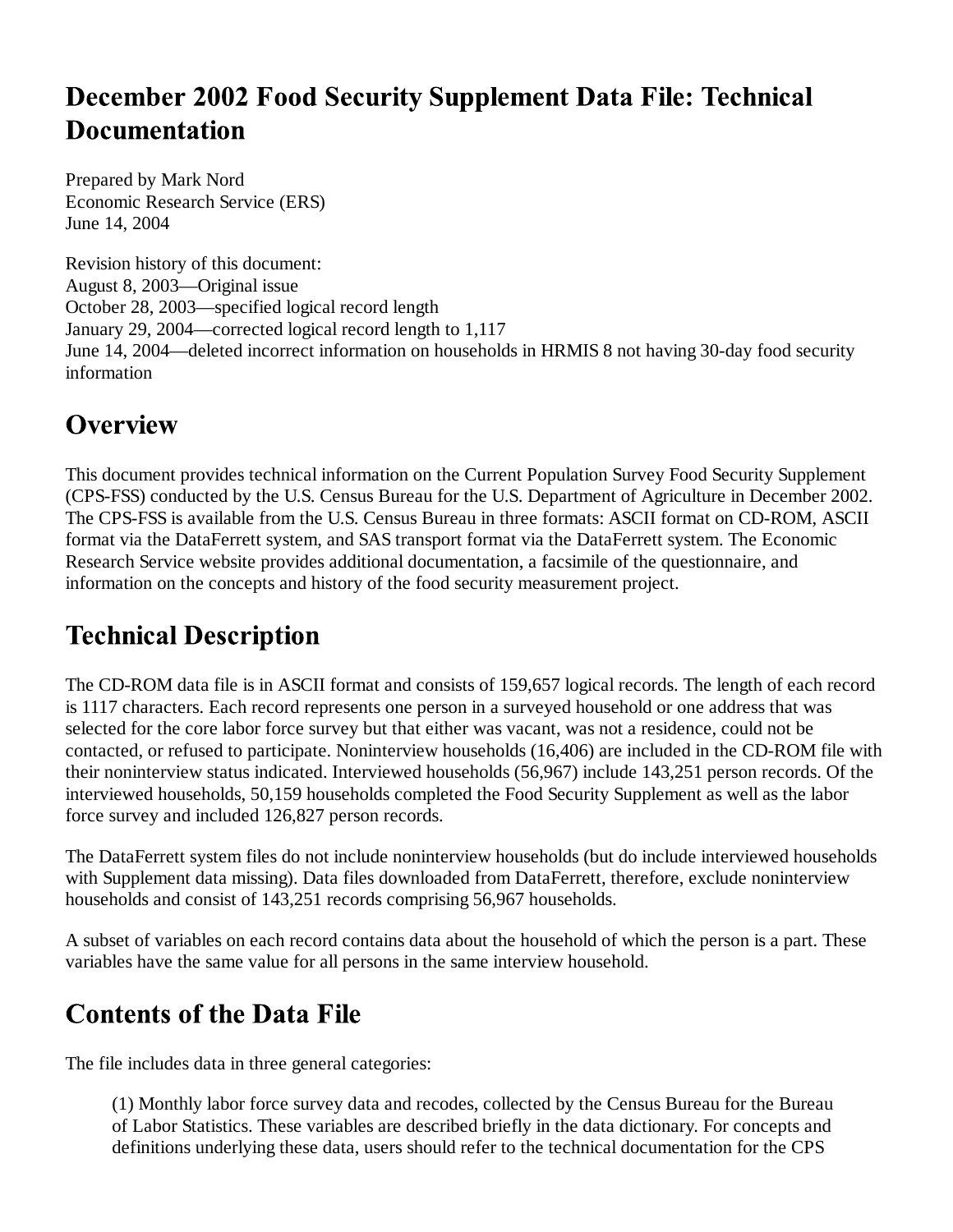monthly labor force data available from the Bureau of Labor Statistics. Included are geographic, demographic, income, and employment data that may be of interest to those analyzing the Food Security Supplement data.

(2) Food Security Supplement data, collected by the Census Bureau for the United States Department of Agriculture. These data consist of answers by household respondents to questions about household food expenditures, use of food assistance programs, and experiences and behaviors related to food security, food insecurity, and hunger. All of the Food Security Supplement data are household-level data except for the Supplement person weight.

(3) Food security and hunger scale and status indicators calculated from the Food Security Supplement data by the Economic Research Service of the U. S. Department of Agriculture. These indicate the screening status of the household, as well as continuous and categorical measures of food security status. They are all household-level variables.

#### **Contents of the Food Security Supplement Questionnaire**

A facsimile of the Food Security Supplement questionnaire is available on the ERS Web site and on the public-use data file CD-ROM available from the Census Bureau. Variable names in the data dictionary generally consist of the prefix HE (household variable, edited) followed by the question number from the questionnaire. The major sections are as follows:

(1) Food Spending (HES1A-HES8)

(2) Minimum Food Spending Needed (HES8B-HES8D)

(3) Food Assistance Program Participation (HES9-HESP9)

(4) Food Sufficiency and Food Security (HESS1-HESSHM5). This section includes the 18 food security and hunger questions that are used to calculate the Household Food Security Scale.

(5) Ways of Avoiding or Ameliorating Food Deprivation - Coping Strategies (HESC1-HESCM4)

#### **Changes from Previous Years' Food Security Supplements**

The December 2002 questionnaire and data file differ somewhat in question order and content from the December 2001 Food Security Supplement. The most important differences are:

- Moved questions on minimum food spending needed. They now follow immediately after the questions about food spending.
- Moved questions on food assistance programs for elderly persons ("Meals on Wheels" and meals at community centers or senior centers) from to "Food Assistance Program Participation" section to the "Ways of Avoiding or Ameliorating Food Deprivation" section.
- Asked which specific months food stamps were received (SP2).
- Dropped question about whether food stamp benefits were received as coupons or EBT.
- Dropped followup questions SS1B and SS1C, reasons why household did not have enough to eat or did not have the kinds of food they wanted to eat.
- Initiated split ballot test (in HRMIS 8) of 30-day followup questions SSM2, SSM3, SSM4, SSM5, SSM6, and SHM1 if response to base question was "often" or "sometimes."
- Discontinued the split ballot test (initiated in 2000 for households in rotation 8) of follow-ups to six questions in the hunger and severe hunger series (HESHF2A, HESHF3A, HESHF4A, HESSHF1A,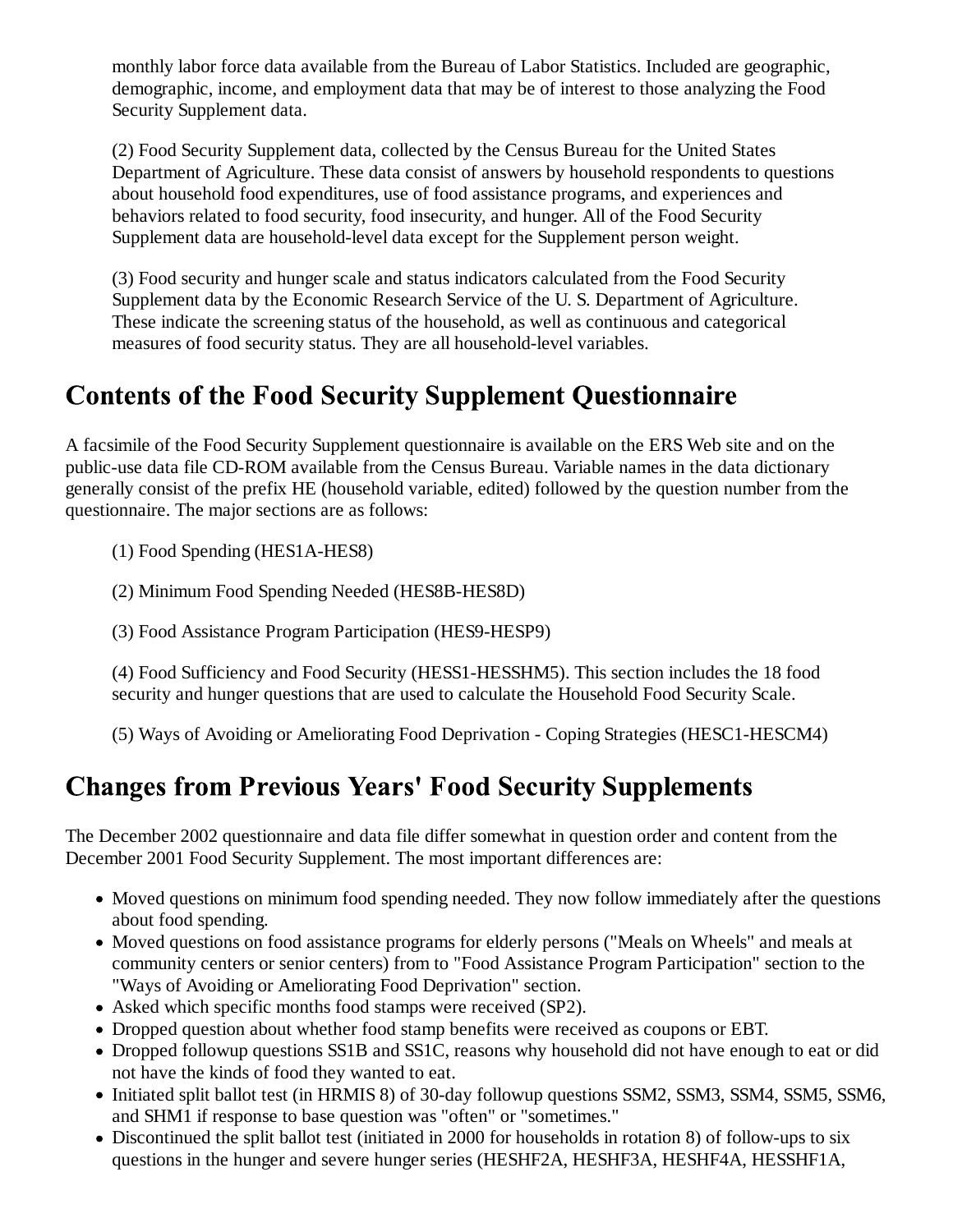HESSHF2A, HESSHF4A). These were replaced with the standard 30-day followup questions, as asked in the other rotations.

• Added SSHF3, "How often did this happen?" followup to SSH3.

## **Screening of the Food Security Supplement**

The Food Security Supplement includes several screens to reduce respondent burden and to avoid embarrassing respondents by asking them questions that are inappropriate given other information they have provided in the survey. The screener variables use information from the monthly labor force core data as well as from the Food Security Supplement. Households with incomes above 185 percent of the poverty threshold (HRPOOR=2, estimated from HUFAMINC and HRNUMHOU) that responded "no" to HES9 were not asked the questions on participation in food assistance programs. Households with income above 185 percent of poverty that registered no indication of food stress on HES9 or HESS1 were not asked the rest of the questions in the "Food Sufficiency and Food Security" section or those in the "Ways of Avoiding or Ameliorating Food Deprivation" section. There are also two "internal" screeners in the main food security section (the questions that are used to calculate the Household Food Security Scale). This series of questions is divided into three blocks. After each of the first two blocks, households that registered no indication of food stress in the preceding block are skipped over the rest of the "Food Sufficiency and Food Security" section.

The screening rules that determine whether a household was asked the questions in the food security scale varied somewhat during the first four years of fielding the Food Security Supplement. These different screening procedures biased estimated prevalences of food insecurity and hunger differently in each year. Adjustments must be made for these differences to compare prevalences of food security and hunger across years. This topic is discussed further below under the heading "Food Security Scales and Screener Variables."

Screeners also were applied based on whether the household included any children, so that households without children were not asked questions that refer specifically to children. For this purpose, persons 17 or younger are classified as children except those who are household reference persons or spouses of household reference persons (PERRP=1, 2, or 3).

#### **Food Security Scales and Screener Variables**

The main purpose of the Food Security Supplement is to provide information about food security, food insecurity, and hunger in the nation's households. Several variables are provided in the data file that identify the food security status of each household during the 12 months or 30 days prior to the survey. All of these variables are based on responses to a set or subset of 18 questions in the Supplement that are indicators of food insecurity and hunger or to follow-up questions that ask about occurrence of these conditions during the 30 days prior to the survey. The variables are as follows:

#### *Household Food Security Scale, 12-Month Reference Period*

- HRFS12M1 is a categorical variable based on the scale score (HRFS12M4) that classifies households in three categories: food secure, food insecure without hunger, and food insecure with hunger.
- HRFS12M2 is the same as HRFS12M1 except that the food-insecure-with-hunger category is subdivided to level 1 and level 2 hunger. The level 2 hunger category corresponds operationally with the "Severe Hunger" category described in *Household Food Security in the United States in 1995: Summary Report of the Food Security Measurement Project* and with the "Food Insecure with Hunger (Severe)" category described in *Guide to Measuring Household Food Security – 2000*, both published by the Food and Nutrition Service.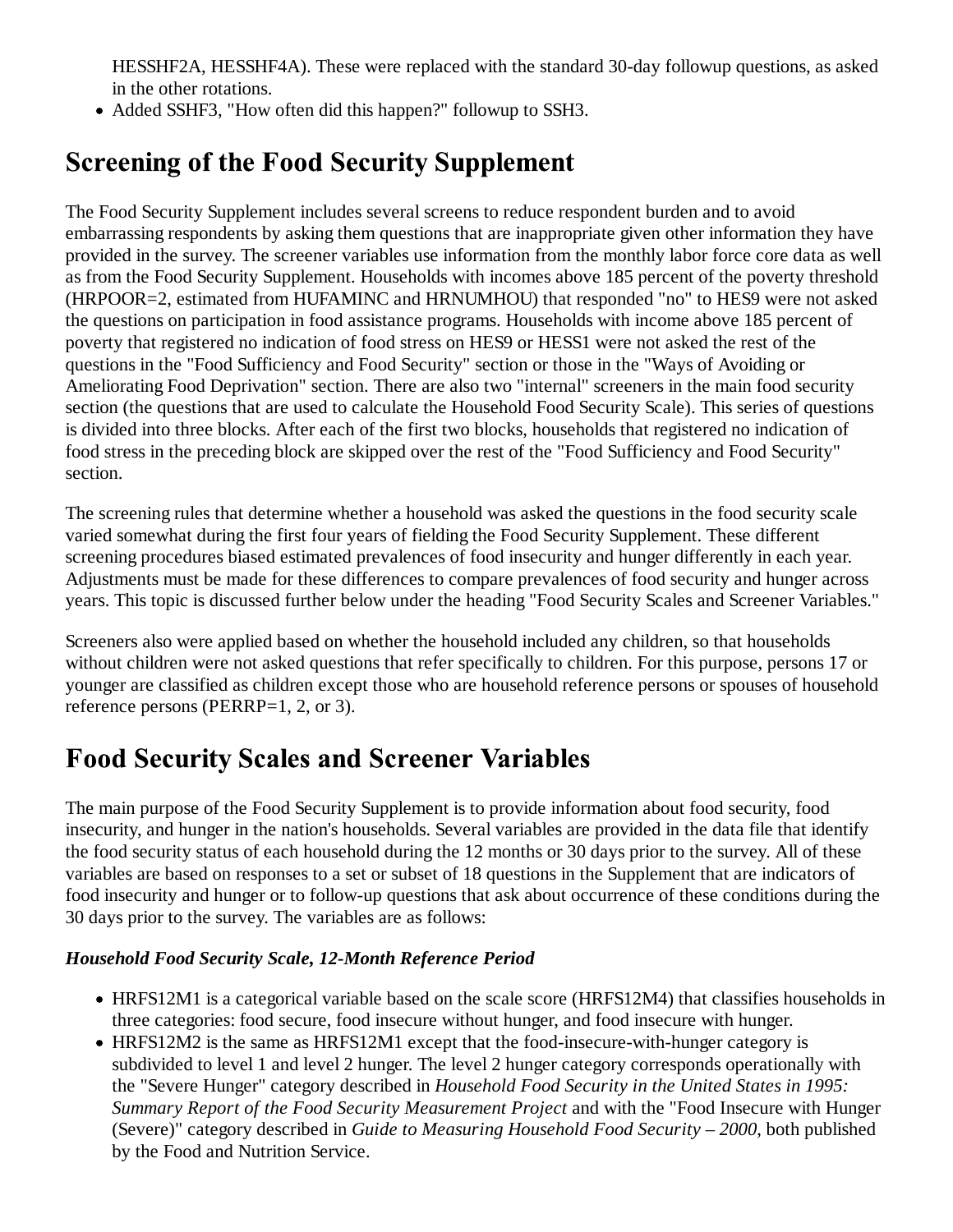- HRFS12M3 is the raw score—a count of the number of questions in the 12-month Household Food Security Scale affirmed by the household respondent
- HRFS12M4 is the scale score, a continuous score based on fitting the data to a single-parameter Rasch model using item calibrations calculated from the 1998 data. Computed values range from about 1 to 14. Scale scores for households that affirmed no items cannot be calculated within the Rasch model. These households are food secure, but the degree of their food security is not known and may vary widely from household to household. They are assigned scale scores of -6 to remind users that they require special handling in analyses that assume linearity of the scale scores.

*Children's Food Security Scale, 12-Month Reference Period.* A second set of food security status variables indicating the level of food stress among children in the household is calculated from responses to the 8 questions in the scale that ask specifically about conditions among the children.

- HRFS12M5 (2-category children's hunger status indicator).
- HRFS12M6 (raw score)
- HRFS12M7 (Rasch-based scale score)

*Household Food Security Scale, 30-Day Reference Period.* The 30-Day Household Food Security Scale is similar to the corresponding 12-month scale except that it reflects conditions during the 30 days prior to the survey rather than those occurring at any time during the year. However, the 30-day scale does not measure food insecurity in the lower ranges of severity measured by the 12-month scale. Thus, a substantial proportion of households that were food insecure without hunger during the 30 days prior to the survey are not identified as food insecure by the 30-day scale.

- HRFS30M1 (three-category 30-day food security status indicator)
- HRFS30M2 (raw score)
- HRFS30M3 (Rasch-based scale score)

*Household Food Security Scale, 12-Month Reference Period, Adjusted for Comparability across All Years.* The food security variables described above are based on responses to the food security indicator questions as they were administered in the December 2002 survey. They are directly comparable to the corresponding variables in CPS-FSS conducted in August 1998 and later. A second set of food security scale and status variables for the 12-Month Household Food Security Scale are provided to facilitate comparisons to years prior to 1998. These "common screen" variables are adjusted for interyear differences in survey screening procedures and are comparable to corresponding variables in all earlier years' CPS-FSS data files. Prevalence estimates based on these common-screen variables are comparable across all survey years.

- HRFS12C1 (three-category food security status indicator)
- HRFS12C2 (four-category food security status indicator)
- HRFS12C3 (raw score)
- HRFS12C4 (Rasch-based scale score)

Common-screen adjusted variables are not provided for the children's food security variables or for the 30-day household food security variables. Adjustment of the Children's Food Security Scale variables for screening differences is not necessary. The effects of the different screening procedures on the measured prevalence of hunger among children are negligible and the effects on the measured prevalence of food insecurity at lower levels of severity among children are small. Effects of screening differences across years on 30-day prevalence rates have not been studied, but are expected to be small or negligible at the hunger threshold and modest at the lowest measured level of food insecurity. Users can adjust either of these variables for screening differences using the screen variables described below.

Two screener status variables are provided. HRFS12MS refers to screening status under the screen that was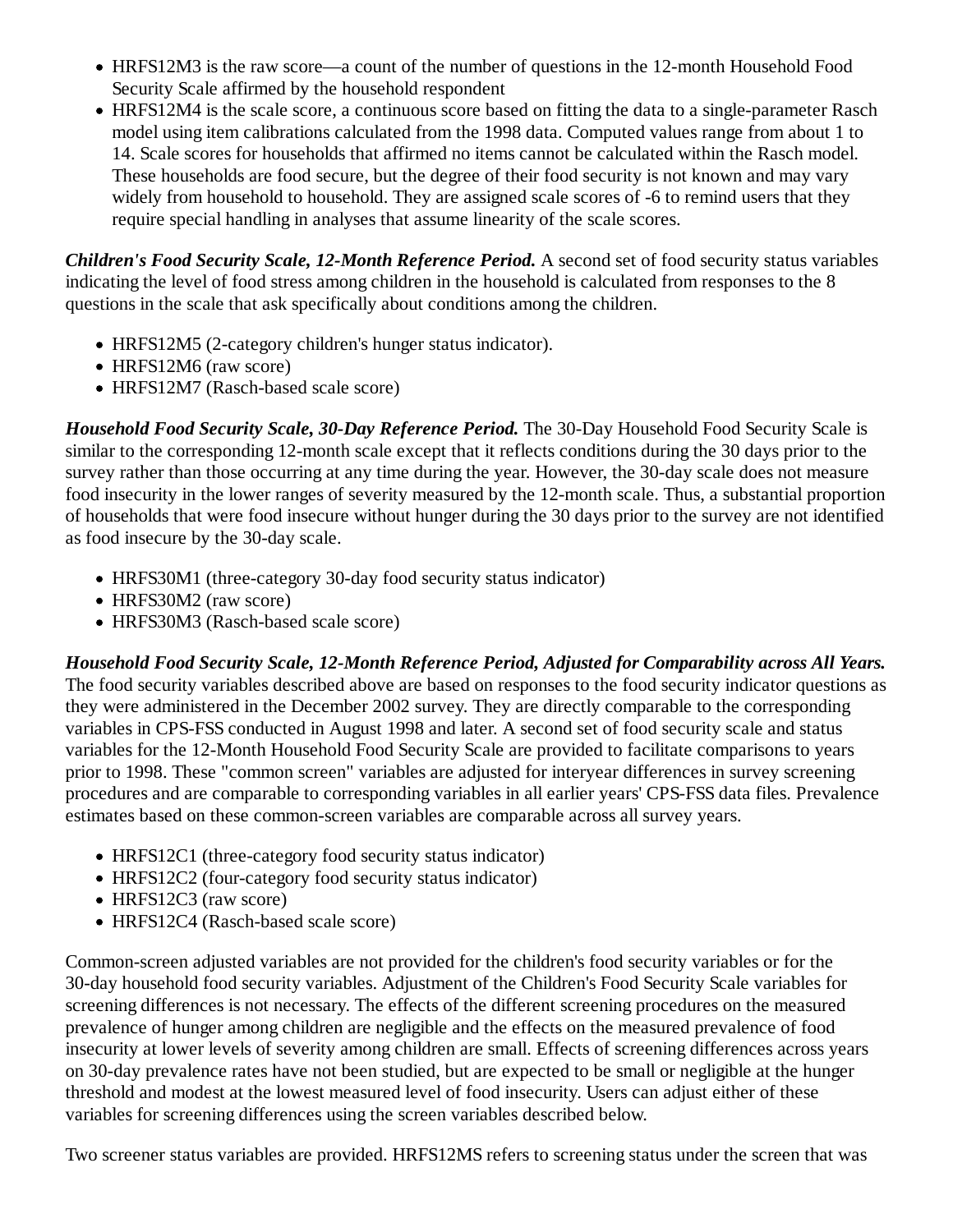applied when the survey was administered (the "maximum-sample screen.") The variable indicates whether the household was screened out at the initial screen (before the first of the 18 scale questions), or was screened out after the first or second blocks of questions, or was not screened out and was asked all questions. Households that were screened out at the initial screen without giving a valid response to either screening question, or who were screened out after the first or second block without having given a valid response to any of the questions in the scale are coded as "Missing" (-5) on HRFS12MS. The corresponding food security scale and status variables for these households (HRFS12M1 through HRFS12M7 and HRFS30M1 through M3) are coded as "No Response" (-9).

HRFS12CS refers to screening status under the 1995-2002 common screen. Categories are the same as for the maximum-sample screen variable, and households that would have been screened out with no valid responses to any of the indicator questions under the common screen are coded as "Missing" (-5). Common-screen food security scale and status variables (HRFS12C1 through HRFS12C4) for these households are coded as "No Response" (-9).

## **Constructing Household Characteristics from Person Records**

To compute some household characteristics such as household size, presence of children, or presence of elderly members, it is necessary to identify the records of all persons in the same household. Households are uniquely and completely identified by State of residence (GESTCEN), household identifier (HRHHID), and household serial suffix (HSERSUF). Sort records within households by PERRP if the household reference person record must be the first record in the household. To match to other months' CPS files, add the HRMIS variable to the household identification, adjusting one of the files for the difference in survey month. For matching to the March Annual Demographic Supplement, HRSERSUF may need to be recoded.

# **Weights-Estimating Population Distributions of Person and Household Characteristics**

The CPS is a complex probability sample, and interviewed households as well as persons in those households are assigned weights so that the full interviewed sample represents the total national noninstitutionalized population. Initial weights are assigned based on probability of selection into the sample, and weights are then adjusted iteratively to match population controls for selected demographic characteristics at State and national levels. There are two sets of household and person weights in this data file: (1) labor force survey weights, (2) Food Security Supplement weights.

The labor force survey weights, HWHHWGT for households and PWSSWGT for persons, are positive for persons in all interviewed households (except that person weights for persons in the armed forces are zero or missing). These weights would be appropriate for analyzing whether households or persons who completed the Supplement differed from those who declined to complete the Supplement.

About 15 percent of eligible households completed the core labor force survey but declined to complete the Food Security Supplement. The Supplement weights, HHSUPWGT for households and PWSUPWGT for persons, are adjusted for Supplement nonresponse so that the Supplement respondents represent the national noninstitutionalized population. These weights are appropriate for estimating household distributions of variables in the Food Security Supplement, including food security status.

Household weights are attached to all person records in the household. To estimate household frequency distributions, the sample must be limited to one record for each household. This is usually accomplished by limiting the sample to records of household reference persons (PERRP=1 or 2). Noninterview or nonsupplement households must be excluded from these analyses based on HRINTSTA or HRSUPINT.